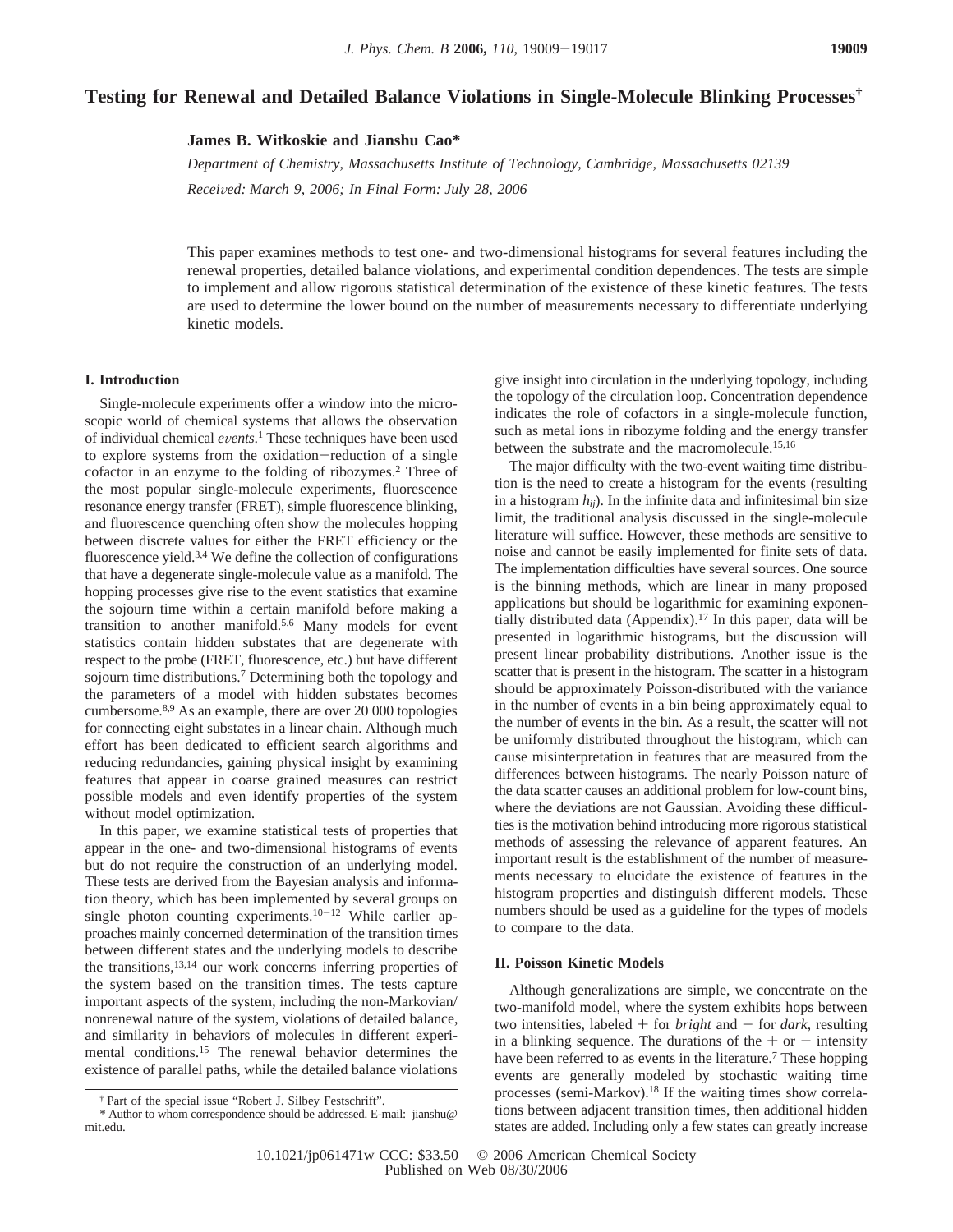

**Figure 1.** Kinetic schemes that violate detailed balance. (a) A scheme that has a circulation loop passing through both manifolds twice, which gives time reversibility and diagonal dominance violations. (b) A concentration-dependent Michaelis-Menten scheme, where the substrate pumps the conformational coordinates of the system. (c) A kinetic scheme that has a circulation loop resulting in a peak in the single waiting time distributions.

the space complexity of possible models, so it is desirable to develop methods to obtain insights that do not require model optimization.8 The kinetics for this model are described by the rate equation

$$
\partial_t \begin{bmatrix} \rho_+ \\ \rho_- \end{bmatrix} = - \begin{bmatrix} K_{++} + \Gamma_{++} & -K_{+-} \\ -K_{-+} & K_{--} + \Gamma_{--} \end{bmatrix} \begin{bmatrix} \rho_+ \\ \rho_- \end{bmatrix} \tag{1}
$$

An event is the sojourn time in a particular manifold. For a given kinetic scheme the probability of *n* events starting from  $\pm$  is is given by

$$
P_{\pm\ldots\pm}(t_1,\ldots,t_n) = \sum \Big[ \prod_i K_{\pm\mp} e^{-(K_{\mp\mp} + \Gamma_{\mp\mp})t_i} \Big] \frac{K_{\mp}(\rho_{\text{eq}})_{\mp}}{\sum K_{\mp}(\rho_{\text{eq}})_{\mp}} \quad (2)
$$

where the sum is over the final state. The distribution of the log times that is shown in the figures is derived by replacing *ti* with  $e^{lnt_i}$  and multiplying by  $e^{lnt_i}$ . To obtain reduced probability matrices one integrates out the unwanted degrees of freedom. The results are general, but we will restrict our discussion to the four substate models shown in Figure 1. These models have been studied in the literature and applied to several singlemolecule experiments, including fluorescence blinking and ion channel experiments.19,20

#### **III. Testing Models for the Histogram Data**

To avoid the combinatorially complex problem of finding the best model for the data, we construct histograms of events from the data and then test generic features of the histograms instead of the underlying model that produced these features.

The tests are performed within a Bayesian framework, by determining the likelihood that the data are produced by a model of the histogram that contains certain properties. The Bayesian methods outlined in this section are standard, but many of the tested features have not been explored within the Bayesian framework or at all. The non-Bayesian tests applied to determine these features are known to be sensitive to fluctuations in the data and to be reliable.

The features of a histogram are tested by constructing models of the histograms and comparing these models to the data. The original histograms,  $h_i$  or  $h_{ij}$ , include the single events (single sojourn time) and pairs of events, such as adjacent  $+$  and  $$ sojourn times or two + sojourn times separated by one  $$ sojourn. The objective is to test possible models for the histograms. The best fitting model will always be the histogram itself  $P_{ij} = (1/N)h_{ij}$  with  $N = \sum_{ij} h_{ij}$ . The main issue is the establishment of other simpler models  $\tilde{P}_{ij}$  that are consistent with the data. For a model  $\tilde{P}_{ij}$ , the probability of obtaining the histogram *h<sub>ij</sub>* is  $P(h_{ij} | \tilde{P}_{ij}) = \prod_{ij} (\tilde{P}_{ij})^{h_{ij}}$ . Taking the log of this probability gives

$$
\ln P(h_{ij}|\tilde{P}_{ij}) = \sum_{ij} h_{ij} \ln(\tilde{P}_{ij})
$$
\n(3)

Since each event is a random variable,  $\sum_{i,j} h_{ij} \ln(P_{ij})$  is the result of a sum of random variables that converges to a Gaussian distribution in the large *N* limit. As a result, the difference in the log probability of the histogram,  $P_{ij} = (1/N)h_{ij}$ , and  $\tilde{P}_{ij}$  is a natural method of comparing the model to the data and assessing if the model is adequate.<sup>21</sup> For the histogram  $h_{ij}$ , the difference in the logarithms is

$$
\sum_{ij} h_{ij} [\ln(P_{ij}) - \ln(\tilde{P}_{ij})] = \sum_{ij} h_{ij} \ln(P_{ij}/\tilde{P}_{ij})
$$
 (4)

Since  $P_{ij} = (1/N)h_{ij}$ , we are left with *N* times the Kullback-Liebler metric  $(KL)^{22,23}$ 

$$
NI_{P|\tilde{P}} = N \sum_{ij} (\delta I_{P|\tilde{P}})_{ij} = N \sum_{ij} P_{ij} \ln(P_{ij}/\tilde{P}_{ij})
$$
 (5)

The log likelihoods should be compared against the expected variances

$$
N \delta I_{P|\tilde{P}}^2 = N \bigg[ \sum_{ij} P_{ij} \ln(P_{ij})^2 - \bigg( \sum_{ij} P_{ij} \ln(P_{ij}) \bigg)^2 + \sum_{ij} P_{ij} \ln(\tilde{P}_{ij})^2 - \bigg( \sum_{ij} P_{ij} \ln(\tilde{P}_{ij}) \bigg)^2 \bigg] (6)
$$

If the KL metric is small compared to the variance estimate, then  $\tilde{P}$  is an adequate model for the data. It is simple to account for correlations in the data by modifying the variance. This testing method penalizes using the histogram  $P_{ij}$  itself by a factor that scales as  $\sqrt{N}$  without regard to the number of parameters, whereas other methods penalize by factors of ln(*N*) or unity with a parameter-dependent prefactor.<sup>24</sup> The preferred method should depend on both the number of data points and the number of parameters.

If  $P_{ij} \approx \tilde{P}_{ij}$ , then a Taylor expansion gives

$$
I_{ij} \approx \sum_{ij} \frac{1}{2} \frac{(P_{ij} - \tilde{P}_{ij})^2}{P_{ij}} = \sum_{ij} \frac{1}{2} \frac{\Delta P_{ij}^2}{P_{ij}}
$$
(7)

since the linear term averages to zero. This result follows from the previous discussion about the approximately Poisson nature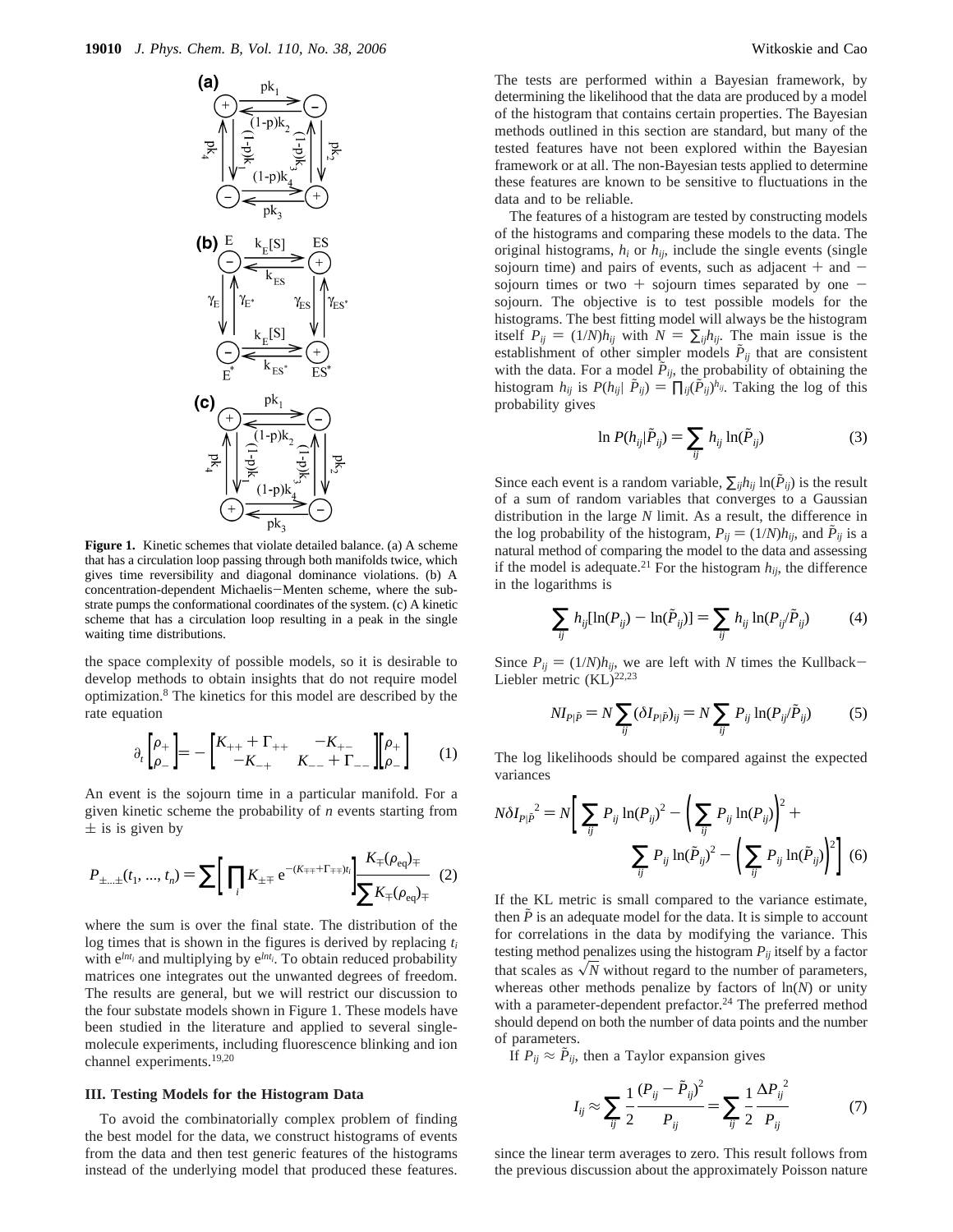of the variations in the data. The variance in the number of events in each bin is equal to the number of events in a bin  $(\sigma_{ij}^2 = NP_{ij})$ , and this procedure reduces to least-squares analysis in the large data limit.<sup>17</sup> The expression demonstrates that the relative instead of absolute values of deviations of  $\tilde{P}_{ij}$  from  $P_{ij}$ are the important quantities. Large absolute deviations appear in regions with larger numbers of events, and reweighting the residual deviations is necessary.

#### **IV. Testing Renewal Behavior**

As the simplest example of testing models, consider trying to determine if the histogram  $h_{ij}$  corresponds to a simple renewal or alternating renewal process. Renewal or alternating renewal processes assume that the sojourn times of events are independent, which implies that the process does not exhibit multiple paths connecting the  $+$  and  $-$  manifolds.<sup>25,26</sup> To test the renewal property, the data,  $P_{ij} = (1/N)h_{ij}$ , must be compared with the best fitting model for independent events

$$
\tilde{P}_{ij} = P_i P_j = \frac{1}{N^2} \left[ \sum_j h_{ij} \right] \left[ \sum_i h_{ij} \right]
$$
 (8)

The resulting KL metric for comparing *P* and *P* is  $I_{P|\tilde{P}} = \sum_{ij} P_{ij}$  $ln(P_{ij}(P_iP_j))$ , which is sometimes called the mutual information between the variable *i* and *j*. <sup>27</sup> The mutual information is always positive since  $P_{ij}$  is a better fit. To determine if the difference in fits is significant, we compare  $N I_{Pl} \bar{P}$  with  $N \delta I_{Pl}^2 P_{Pl} \bar{P}$ . If zero followithin the 05% confidence interval (2 stepdard deviations). falls within the 95% confidence interval (2 standard deviations), then the events are considered independent, and we adopt  $P_{ij}$  $= P_i P_i$ .

We explore application of this test to the model in Figure 1a as a function of *p* and *K* for  $k_1 = k_2 = K^{-1}k_3 = K^{-1}k_4 = 1$ . In this case the two-event function for  $a +$  sojourn followed by a - sojourn is

$$
P_{+-}(t_1, t_2) = \frac{1}{2} e^{-t_1} [p e^{-t_2} + (1 - p) K e^{-Kt_2}] +
$$
  

$$
\frac{1}{2} K e^{-Kt_1} [p K e^{-Kt_2} + (1 - p) e^{-t_2}]
$$
 (9)

The best fitting renewal process for  $P_{+-}$  has  $p = \frac{1}{2}$ . A comparison of the  $P_{+-}$  (in log time form) to the renewal prediction in Figure 2a for  $p = \frac{3}{4}$  and  $K = 4$  shows that the true distribution is stretched along the diagonal compared to the renewal process.

In real experiments, the data is binned for the comparison, but the KL metric can be defined in the continuum limit, which maximizes the KL metric for comparing the true distribution *P* with the model  $\tilde{P}^{21}$  Binning the data corresponds to coarse<br>graining the distributions, which reduces the KL metric. The graining the distributions, which reduces the KL metric. The extreme example is the spacing being divided into a single bin, where all data points fall into the bin and the log likelihood of *P* and  $\tilde{P}$  is zero. For any binning, the likelihood calculation determines the probability that the model histogram  $\tilde{P}$  is an adequate representation of the data histogram *P*. In the continuum limit, the KL metric comes from an integration over a two-dimensional contour

$$
\int d \ln t_1 d \ln t_2 \, \delta I_{\text{Pl}\tilde{P}}(\ln t_1, \ln t_2) =
$$
\n
$$
\frac{\int d \ln t_1 d \ln t_2 P(\ln t_1, \ln t_2) \ln(P(\ln t_1, \ln t_2))}{\tilde{P}(\ln t_1, \ln t_2)} \tag{10}
$$

that is shown in Figure 2b. We call  $\delta I_{\text{Pl}} \tilde{\rho}$ (ln  $t_1$ , ln  $t_2$ ) the KL



**Figure 2.** Testing the renewal hypothesis for the scheme in Figure 1a with  $p = \frac{3}{4}$  and  $2k_1 = k_2 = K^{-1}k_3 = K^{-1}k_4 = 1$  for  $K = 4$ . (a) The two-event distribution  $P_1$ . (In t<sub>h</sub> ln t<sub>b</sub>) (dashed line) is compared with two-event distribution,  $P_{+-}(\ln t_1, \ln t_2)$  (dashed line) is compared with the best fitting renewal process  $\hat{P}(\ln t_1, \ln t_2) = P_+(\ln t_1)P_-(\ln t_2)$  (solid line). Note the log scales. (b) The KL difference,  $\delta I_{\text{Pl}} \tilde{P} = P_{+-} \ln(P_{+-}/P_{--})$  $P_{+}P_{-}$ ) for comparing these two models. (c) The expected number of measurements required to distinguish the data from the renewal model at the 95% confidence level. As the model becomes closer to being a renewal process  $p = \frac{1}{2}$  or  $K = 1$ , more measurements are required to distinguish the two models distinguish the two models.

difference function. To the first order in ∆*P* the KL difference function resembles the traditional difference function,  $\delta P(\ln t_1)$ ,  $\ln t_2$ ) =  $P(\ln t_1, \ln t_2) - P(\ln t_1)P(\ln t_2)$ , but this term does not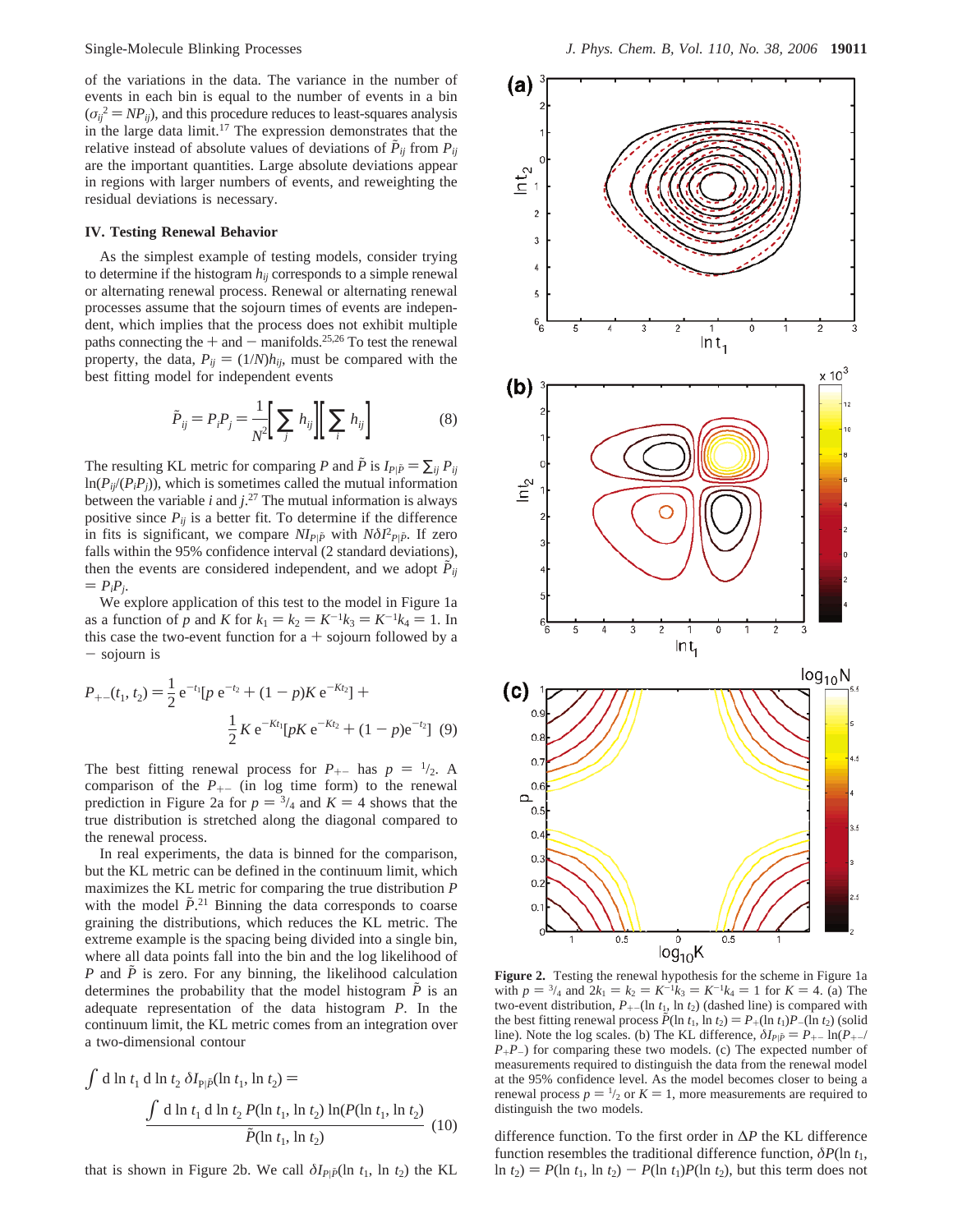contribute to the test of  $\tilde{P}^{7,25}$ . The expected minimum number<br>of measurements necessary to distinguish the renewal process of measurements necessary to distinguish the renewal process from the nonrenewal process at a 95% confidence interval is plotted in Figure 2c.

The ability to detect a renewal violation depends on the magnitude of  $p - \frac{1}{2}$  and  $log(K)$ . The degree of the renewal violation in the underlying scheme is captured by the magnitude of  $p - \frac{1}{2}$ , while the magnitude of  $log(K)$  has the ability to distinguish substates in the underlying manifold, which is necessary to detect the violation. The waiting time is a signature of the substate that was entered. If the waiting times are identical,  $log(K) = 0$ , then the signatures cannot distinguish the states, so the nonrenewal nature defined by  $p - \frac{1}{2}$  cannot be detected, while for cases where  $log(K)$  is large, the two states are easily identifiable and the nonrenewal nature is detectable. For systems that strongly violate the renewal property  $p \approx 0$ , 1, the number of measurements is reasonable (a couple thousand data points). Following our intuition, as the degree of the renewal violation decreases  $p \rightarrow 1/2$ , the number of measurements necessary to detect the violation increases and diverges for  $p \approx \frac{1}{2}$ . Similar behavior is observed for the number of measurements necessary to distinguish different *K* values, since the system is a renewal process for  $K = 1$ .

The *p* parameter dominates the mixing of the process. For *p*  $\approx$  1/2 the process mixes quickly, and even a full sequence analysis cannot distinguish the renewal and nonrenewal models. If the mixing is slow, but the kinetic rates are similar,  $K \approx 1$ , then a full sequence analysis can distinguish the data from a renewal model by detecting the weak but long-lived correlations in the waiting times, although the proposed two-dimensional test may be weak. One may be able to use two-dimensional analysis to overcome these difficulties by examining the probability distributions of sums of events, such as  $P(t_1 + t_2, t_3)$  $+ t_4$ ) or  $P(t_1 + t_3, t_2 + t_4)$  (or the log equivalent). The first test would be sensitive to positive correlations, while the second test would be sensitive to negative correlations.

It is important to emphasize the difference between the mutual information and the correlation analysis. Symmetry may make the first few correlations zero even if the measured quantities are correlated at higher moments, whereas the mutual information is only zero if the two quantities are independent. The properties that one measures with correlations also need to be characterized by a numerical value, but mutual information only requires binning of the data, which can be performed on data with qualitative labels or multidimensional data. An example is a traditional photon counting experiment, where the arrival time and fluorescence lifetimes of the photons are recorded. In these experiments, the number of photons that arrive in a small time window and the average fluorescence lifetime in each bin may be recorded. To perform correlation analysis for the number and fluorescence lifetimes in two time windows separated by a fixed time *t* requires calculation of all possible correlations between the number of photons in different bins and the average fluorescence lifetime. For the mutual information, a twodimensional histogram of the number of photons and average lifetime can be constructed, and then the mutual information for all of these inputs results in a single number. If two variables are Gaussian-distributed, then the correlation function and mutual information are related since the correlation function defines the probability distribution.

#### **V. Comparing Experimental Conditions**

The simple test can be extended to the determination of the existence of concentration dependence in experiments.<sup>15</sup> Many



**Figure 3.** Ability to determine concentration-dependent behaviors in  $P_{+}(t_1)$  in the model depicted in Figure 1b for  $K_{\rm E} = K_{\rm ES^*} = 1, K_{\rm ES} = 2,$  $\gamma_{ES^*} = \gamma_S = 0$ , and  $\gamma_{ES} = \gamma_S^* = \frac{1}{5}$ . (a) *P*<sub>+</sub>(ln *t*) for [S] = 1 (dot-<br>dashed line) and [S] = 10 (dashed line) are compared with with  $\tilde{P}$  = dashed line) and  $[S] = 10$  (dashed line) are compared with with  $\tilde{P} =$  $\binom{1}{2}(P_+(\{S\}) = 1) + P_+(\{S\}) = 10$  (solid line). These probability distributions can be used to calculate  $\delta I_{\text{min}}$  shown in part b for  $P_+(\{S\})$ distributions can be used to calculate  $\delta I_{P|\tilde{P}}$ , shown in part b for  $P_+([S])$  $=$  1) (solid line) and  $P_{+}([S] = 10)$  (dashed line). (c) The expected number of measurements needed to discriminate behaviors between  $[S]_1$  and  $[S]_2$  at the 95% confidence level.

single-molecule experiments attempt to ascertain the mechanism of an enzyme's or ribozyme's reactivity by attaching a probe to the single molecule of interest by chemical modification. In this scenario, it becomes important to establish that the probe's motion is coupled to the reaction center of the single molecule by examining a substrate concentration dependence.<sup>15</sup>

We analyze the sensitivity in detecting changes for the model in Figure 1b, which is the reduced model that corresponds to Michaelis-Menten kinetics with an extremely fast product release step, a diffusion-limited substrate binding step, and a fluctuating kinetic rate for the enzyme-substrate to enzyme-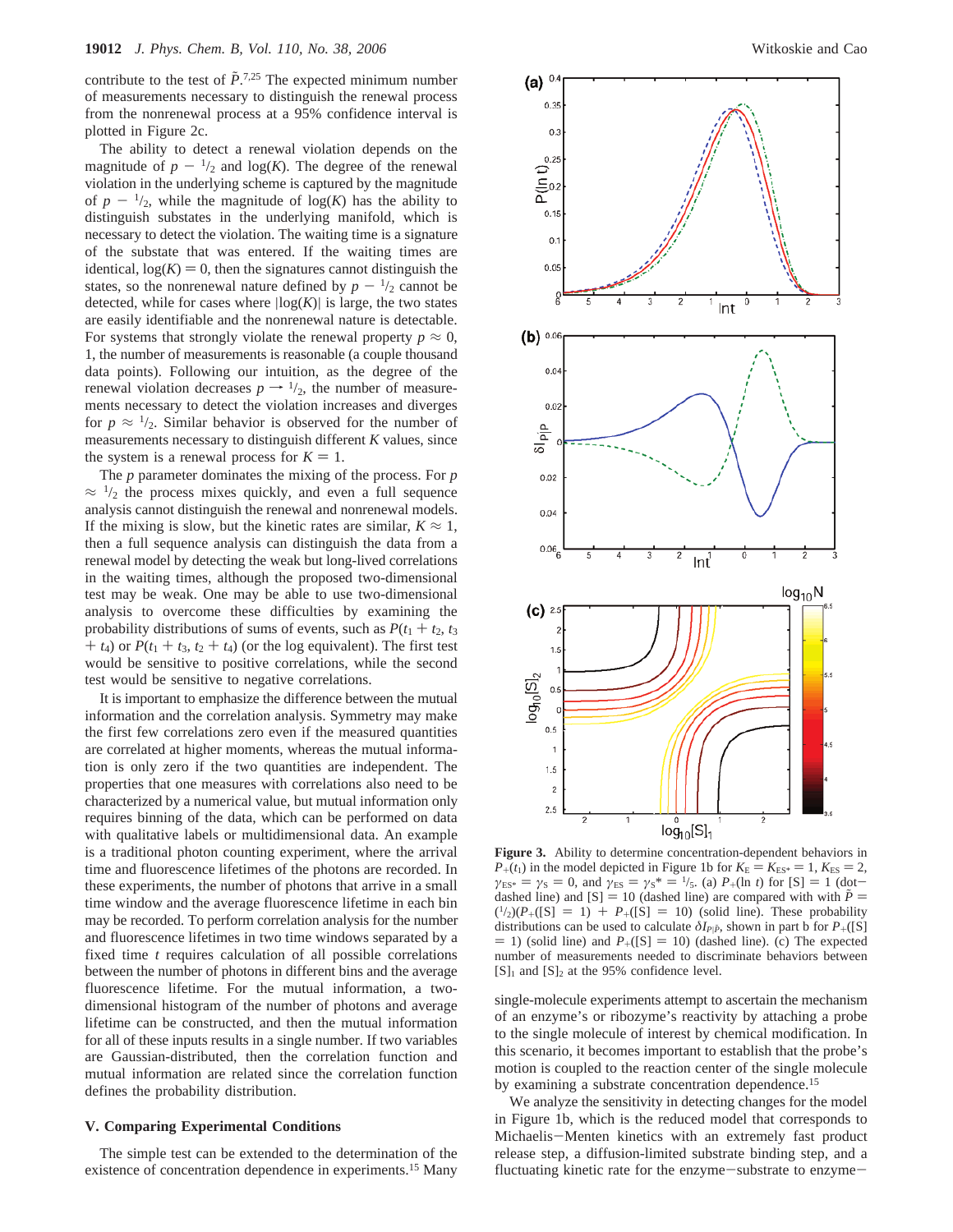

**Figure 4.** Determination of time reversibility in the model depicted in Figure 1a for  $k_1 = k_2 = 1$ ,  $k_3 = k_4 = K = 2.7$ , and  $p = \frac{3}{4}$ . (a)  $P_{+-}(\ln t_1, t_2)$  and  $P_{-+}(\ln t_2)$  and  $P_{-+}(\ln t_3)$  (of  $\ln t_2$ ) (of  $\ln t_3$ ) (o ln *t*<sub>2</sub>) (dashed line) and *P*<sub>+</sub>(ln *t*<sub>2</sub>, ln *t*<sub>1</sub>) (dot-dashed line) are compared against the time reversible model,  $\tilde{P} = {1/2}(P_{+-} + P_{-+})$  (solid line). (b)<br>A contour of  $\delta l^{(+)} = P_{+-}(\ln t_1 \ln t_2) \ln (P_{+-}(\ln t_2 \ln t_2)$ A contour of  $\delta I^{(+)} = P_{+-}(\ln t_1, \ln t_2) \ln(P_{+-}(\ln t_1, \ln t_2)/\tilde{P}(\ln t_1, \ln t_2))$  (c) A contour of  $\delta I^{(-)} = P_{-+}(\ln t_2, \ln t_1) \ln(P_{-+}(\ln t_2, \ln t_1)/\tilde{P}(\ln t_1, \ln t_2))$ . (d) The expected number of measurements needed to discriminate  $P_{+-}$  and  $P_{-+}$  from  $\tilde{P}$  at the 95% confidence level as a function of *p* and *K*.

product reaction. For simplicity we choose  $K_{\rm E} = K_{\rm ES^*} = 1, K_{\rm ES}$  $= 2$ ,  $\gamma_{ES^*} = \gamma_S = 0$ , and  $\gamma_{ES} = \gamma_{S^*} = \frac{1}{5}$ . The - waiting time is a simple exponential process that depends linearly on the substrate concentration, [S], i.e.,  $P_{-}(t, S_1) = [S] e^{-S_1 t}$ . The + waiting time has a more complex substrate dependence waiting time has a more complex substrate dependence

$$
P_{+}(t,[S]) = \frac{1}{66 + 30[S]} (121 e^{-(11/5)t} + (11 + 30[S]) e^{-t}) (11)
$$

The first step in comparing two histograms  $h_i^{(1)}$  and  $h_i^{(2)}$  for different sets of experimental conditions is to construct the model for the two histograms being produced by the same underlying process,  $\tilde{P}_i = 1/(N^{(1)} + N^{(2)})(h_i^{(1)} + h_i^{(2)})$ . This model should be compared against the data to determine if a substrate dependence in the various measurements exists. The test is very strong for the linearly dependent rates of the  $$ waiting time. Even for concentration differences of 5%, the linear dependence in the waiting times can be detected with less than 500 measurements. Of greater interest is the ability to detect the more subtle dependence in the  $+$  waiting time distribution. Figure 3a shows that even for a factor of 10 difference in the concentration,  $[S] = 1, 10$ , the waiting time distributions are similar and the composite model  $\tilde{P}_+(t) = \binom{1}{2}$  $(P_{+}(t, S) = 1) + P_{+}(t, S) = 10$  can be a very good fit. The

difference measure  $\delta I^{(i)} p_i \bar{p} = P_+^{(i)} (\ln t) \ln(P_+^{(i)} (\ln t) / \tilde{P}_+ (\ln t))$  is shown in Figure 3b, with  $|S| = 1$  (*i* = 1 (solid line)) and  $|S| =$ shown in Figure 3b, with  $[S] = 1$  ( $i = 1$  (solid line)) and  $[S] = 10$  ( $i = 2$  (dashed line)). The expected number of measurements 10  $(i = 2$  (dashed line)). The expected number of measurements needed to discriminate  $\tilde{P}$  from the two true probability distributions at the 95% confidence interval is presented in Figure 3c.

The ability to distinguish the two waiting time distributions depends on the difference in the concentrations. This waiting time distribution is a weighted average of two exponentials with concentration-independent decay constants but concentrationdependent weights. These changes in the weights saturate at high and low concentrations, which results in the plateau in the ability to detect the concentration dependence at high and low concentrations. This comparison of two distributions can be used to test different single molecules in the same experimental conditions or segments of a single trajectory to determine if the experiment is ergodic. As will be discussed elsewhere, this idea can be extended to examining collections of single molecules to classify their behaviors.<sup>15</sup>

#### **VI. Time Reversibility**

The existence of detailed balance is an important property to establish for various protein systems since detailed balance violations imply that the conformational kinetics being probed are also pumped by an external source of energy, such as the substrate in an enzymatic turnover process or the ionic potential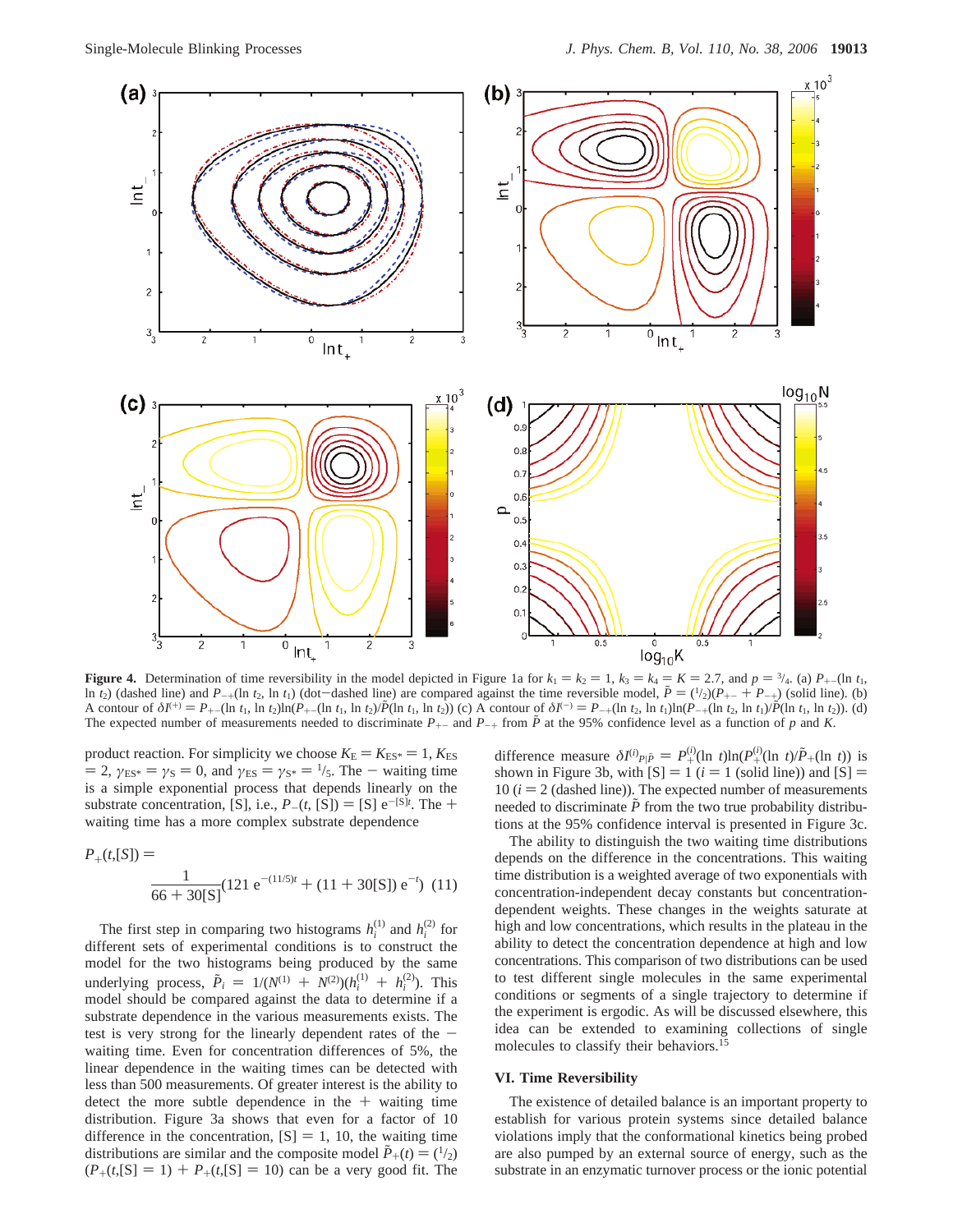across a membrane that is often explored in ion channel experiments.15,17 The easiest test of the probed coordinate's motion violating detailed balance is a substrate concentration dependence, as discussed above. These concentration dependences are not always easy to detect<sup>17</sup> and do not always give insight into the topology of the system that leads to the detailed balance violation.

As discussed previously,<sup>15</sup> there are several manifestations of detailed balance violations that can be seen in the twodimensional event probability contours. These manifestations include a violation of time reversibility  $P_{+-}(t_1, t_2) = P_{-+}(t_2, t_1)$ *t*1), a violation of the triangle inequality of same event measurements,  $P_{++}(t_1, t_2)^2 \leq P_{++}(t_1, t_1)P_{++}(t_2, t_2)$ , and a peak in the single waiting time distribution.15 Most previous analyses concentrated on the time reversibility.<sup>17</sup> Here we will use oneand two-dimensional analyses to explore all three of these possible manifestations of detailed balance violation without resorting to examining the underlying model.

If detailed balance holds for a system, then the system is time reversible, and the statistics of the forward and backward processes are identical15

$$
P_{+-}(t_1, t_2) = P_{-+}(t_2, t_1)
$$
 (12)

A typical realization of a time reversibility violation occurs when there is a circulation loop in the underlying topology of the kinetic scheme that enters both manifolds at least twice. The simplest realization of this has only four substates,  $+_1$ ,  $+_2$ ,  $-_1$ , and  $-z$ , with the conformational dynamics preferring to proceed in a circular sequence,  $+_1 \rightarrow -_1 \rightarrow +_2 \rightarrow -_2 \rightarrow +_1 \rightarrow ...$  This situation is depicted in Figure 1a.

The time reversibility is easily tested within the framework applied to test for concentration dependence since time reversibility reduces to determining if two probability distributions are identical. Comparing  $P_{+-}$  and  $P_{-+}$  in the model in Figure 1a, with  $k_1 = k_2 = K^{-1}k_3 = K^{-1}k_4 = 1$  as a function of *p* and *K* results in Figure 4. As shown in Figure 4a, for  $p = \frac{3}{4}$  and *K*  $= 2$ ,  $P_{+-}(t_1, t_2)$  is elongated along the  $t_1 = t_2$  line compared to  $P_{-+}(t_2, t_1)$  (remember logarithmic binning). The alternative hypothesis that  $P_{+-}(t_1, t_2) = P_{-+}(t_2, t_1) = \tilde{P}(t_1, t_2)$  with  $\tilde{P} =$  $\binom{1}{2}(P_{+-}(t_1, t_2) + P_{-+}(t_2, t_1))$  is similar to both distributions. The KL differences,  $\delta I_{\text{Pl}}^{(+)} = P_{+-} \ln(P_{+-}/\tilde{P})$  and  $\delta I^{(-)} = P_{-+} \ln(P_{-}/\tilde{P})$  are plotted in Figures 4b and 4c respectively. Since  $ln(P_{-+}/\tilde{P})$ , are plotted in Figures 4b and 4c, respectively. Since the  $P_{+-}$  distribution is elongated along the diagonal compared to  $P_{-+}$ ,  $\delta I^{(+)}$  is positive along the diagonal and negative on the off diagonal. The other KL difference, *δI*(-) , shows the opposite behavior with a negative diagonal and a positive off diagonal.

The necessary number of measurements to distinguish  $P_{+-}$ and  $P_{-+}$  from  $\tilde{P}$  at the 95% confidence interval is plotted in Figure 4d. Similar to the renewal indicator, the ability to discriminate depends on the magnitudes of  $p - \frac{1}{2}$  and  $log(K)$ . The magnitude of  $p - \frac{1}{2}$  is a measure of the detailed balance violation, while the magnitude of  $log(K)$  is a measure of our ability to distinguish the two states. If two states are distinguishable  $(|log(K)|$  is large), then it is easier to detect the detailed balance violation. If *p* is very different from  $\frac{1}{2}$ , (*p*  $\rightarrow$  0, 1) but *K* is near unity, then the time reversible and irreversible models may still be discriminated by either complete sequence analysis or comparing sums of events in another two-dimensional analysis as discussed in section 4.

#### **VII. Diagonal Features**

If the waiting time in one of the manifolds has a rate-limiting step that is the same for all possible paths, such as substrate



**Figure 5.** Ability to discriminate a diagonal dominance violation in the model depicted in Figure 1a for  $k_1 = k_2 = k_4 = 1$ ,  $k_3 = K = 2.7$ , and  $p = \frac{3}{4}$ . (a)  $P_{++}(\ln t_1, \ln t_2)$  (solid line) is compared against  $\sqrt{P_{++}(\ln t_1, \ln t_1)P_{++}(\ln t_2, \ln t_2)}$  (dashed line). (b)  $\Delta P_{++}(\ln t_1, \ln t_2)$  $= P_{++}(\ln t_1, \ln t_2) - \sqrt{P_{++}(\ln t_1, \ln t_1)P_{++}(\ln t_2, \ln t_2)}$ , which shows two positive off-diagonal peaks indicating a detailed balance violation. (c) The expected number of measurements needed to determine the existence of a diagonal dominance violation.

transport, then we expect a degeneracy in the eigenspectrum of the waiting time distribution.<sup>15</sup> This degeneracy can make the sequence time reversible even if it violates detailed balance. In these cases, the distribution of two similar events such as two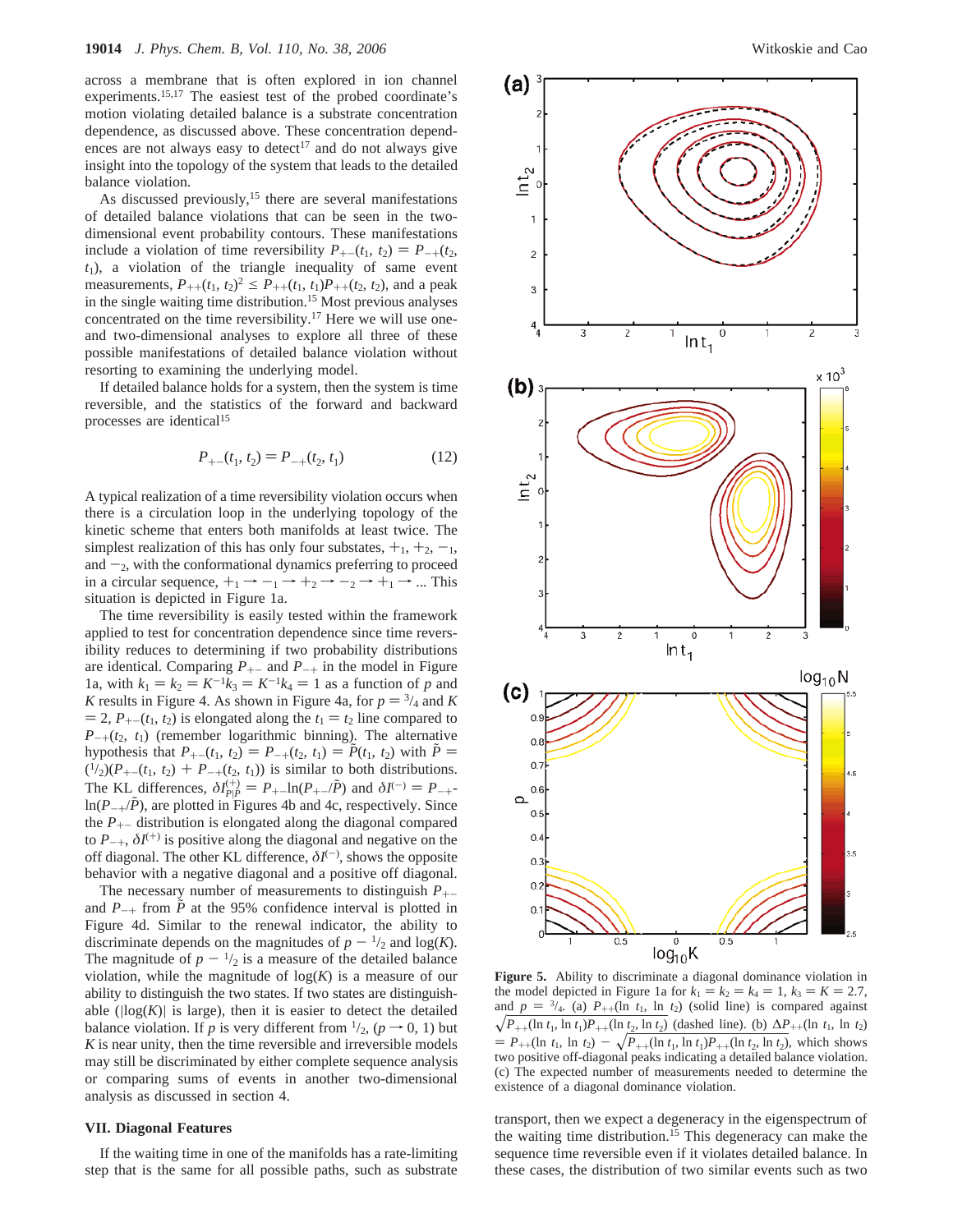$+$  events separated by a  $-$  event must be used to test for detailed balance violations. As an example, setting  $k_2 = k_4$  for the model in Figure 1a makes the  $-$  waiting time a simple exponential,  $P_-(t) = k e^{-kt}$ , and the system time reversible, but there is a detailed balance violation, and two adjacent  $+$  events can show features of this violation.

One feature of a detailed balance obeying  $P_{++}$ distribution is diagonal dominance, where  $P_{++}(t_1, t_2)^2 \leq$  $\sqrt{P_{++}(t_1,t_1)P_{++}(t_2,t_2)}$ .<sup>15</sup> The violation of this diagonal dominance for the model in Figure 1a with  $k_1 = k_2 = k_4 = 1$ ,  $k_3 =$  $K = 2.7$ , and  $p = \frac{3}{4}$  is shown in Figures 5a and 5b. Figure 5a shows that the isocontours of  $\sqrt{P_{++}(t_1,t_1)P_{++}(t_2,t_2)}$  are narrower than those of the true distribution, so the distribution becomes greater than the theoretical detailed balance limit, resulting in the positive difference between  $P_{++}(t_1, t_2)$  and  $\sqrt{P_{++}(t_1,t_1)P_{++}(t_2,t_2)}$ . In other words

$$
\Delta P_{++} = P_{++}(t_1, t_2) - \sqrt{P_{++}(t_1, t_1)P_{++}(t_2, t_2)} > 0
$$
\n(13)

indicates a detailed balance violation.

Diagonal dominance holds for integration over *t* or ln *t*, so

$$
\left[\int_{t_1-\Delta/2}^{t_1+\Delta/2} dt' \int_{t_1-\Delta/2}^{t_1+\Delta/2} dt'' P_{++}(t',t'')\right]^2 >
$$
\n
$$
\left[\int_{t_1-\Delta/2}^{t_1+\Delta/2} dt' \int_{t_1-\Delta/2}^{t_1+\Delta/2} dt'' P_{++}(t',t'')\right] \times
$$
\n
$$
\left[\int_{t_1-\Delta/2}^{t_1+\Delta/2} dt' \int_{t_1-\Delta/2}^{t_1+\Delta/2} dt'' P_{++}(t',t'')\right] (14)
$$

also indicates a detailed balance violation, and the diagonal dominance test is also valid for a histogram  $P_{ij} = a_{ij} P_i^{1/2} P_j^{1/2}$ .<sup>15</sup><br>Unlike previous tests, histograms may improve the KL measure Unlike previous tests, histograms may improve the KL measure of the detailed balance violation by allowing comparison of a narrow diagonal feature with broad off-diagonal features, which can also violate detailed balance and has appeared in some models that violate detailed balance.28 Similar to the time reversibility test, a diagonal dominance violation occurs when there is a circulation loop in the underlying topology of the kinetic scheme that enters both manifolds at least twice, as depicted in Figure 1a.

To demonstrate a diagonal dominance test, we examine the model in Figure 1a. The two large off-diagonal peaks in the <sup>∆</sup>*P*++ distribution in Figure 5a indicate that splitting the distribution into four quadrants along the diagonal,  $t_1 = t_2$ , should be sufficient to test for diagonal dominance. The position of the split depends on *p* and *K*. For a histogram with only four quadrants, diagonal dominance implies that  $\tilde{P}_{12}^2$ ,  $\tilde{P}_{21}^2 \leq \tilde{P}_{11} \tilde{P}_{22}$ . Assuming that we are testing detailed balance, time reversibility is also required, and the optimal diagonally dominant time reversible distribution is given by  $\tilde{P}_{12} = \tilde{P}_{21} = (1/2N)(h_{12} + h_{21})$ and  $\tilde{P}_{ii} = (1/N)h_{ii}$ , for  $({}^{1}/_{4})(h_{12} + h_{21})^2 \leq h_{11}h_{22}$ . If this inequality is not satisfied, then we must modify the probability to

$$
\tilde{P}_{11} = \frac{\left(h_{11} + \frac{1}{2}(h_{12} + h_{21})\right)^2}{N^2}
$$
\n
$$
\tilde{P}_{22} = \frac{\left(h_{22} + \frac{1}{2}(h_{12} + h_{21})\right)^2}{N^2}
$$
\n
$$
\tilde{P}_{21} = \tilde{P}_{12} = \frac{\left(h_{11} + \frac{1}{2}(h_{12} + h_{21})\right)\left(h_{22} + \frac{1}{2}(h_{12} + h_{21})\right)}{N^2} \tag{15}
$$

Following previous analyses, we compare this model to the data,  $P_{ii} = h_{ii}/N$  to determine the probability of a diagonal dominance violation. The number of measurements necessary to discriminate a diagonal dominance violation at the 95% confidence interval using the four quadrant test on the model in Figure 1a is plotted in Figure 5c as a function of *p* and *K*. The features are similar to those in the previous tests, with the discriminating power of the test depending on the magnitude of  $p - \frac{1}{2}$  and  $log(K)$  since these measure the detailed balance violation and distinguishability, respectively.

#### **VIII. Single Waiting Time Test**

A one-dimensional feature that indicates detailed balance violations is the existence of a peak in the single waiting time distribution.15 This detailed balance violation has a different origin than the previously discussed time reversibility violation and diagonal dominance violations that are usually associated with the circulation loop passing though the  $+$  and  $-$  manifolds at least twice. A peak in the single waiting time distribution results from a flow within a single manifold so that the system has a tendency to enter the  $+$  or  $-$  manifolds through one substate and exit through another. This indicates a microscopic time reversibility violation between states in the same manifold even though the mesoscopic time reversibility may hold. If detailed balance holds, then the single waiting time distribution can be expressed as a sum of exponentials  $P(t) = \int dk P(k)k$  $e^{-kt}$ , where  $P(k)$  is a proper probability density,  $P(k) \geq 0$ ,  $\int dk$  $P(k) = 1$ . A rigorous method of testing for a peak is to determine *P*(*k*) from maximum entropy fits or another method and compare this probability distribution to the data.

As a simple example, we examine the  $+$  waiting time distribution,  $P_+(t)$ , in the model depicted in Figure 1c with  $k_1$  $k_2 = k_3 = K^{-1}k_4 = 1$ . This waiting time distribution with *K*  $=$  2.7 and  $p = \frac{1}{10}$  is compared against the best-fitting detailed balance obeying distribution,  $\tilde{P} = \int dk P(k)k e^{-kt}$ , in Figure 6a. The detailed balance distribution is wider than the detailed balance violating scheme. Figure 6b shows the KL difference,  $\delta I_{P|P'}$ . Similar to the previous tests, the ability to detect this detailed balance violation increases with increasing magnitude of  $p - \frac{1}{2}$ , but the ability to distinguish the peak varies inversely with the magnitude of  $log(K)$ . Taking  $p = 1$ , the waiting time distribution is given by

$$
P_{+}(\ln t) = \frac{k_4}{k_4 - k_1} k_1 e^{-k_1 t} - \frac{k_1}{k_4 - k_1} k_4 e^{-k_4 t}
$$
 (16)

which has a zero at  $t = 0$ . If  $k_1$  is much smaller than  $k_4$  ( $K \gg$ 1), then the waiting time of the system is nearly monoexponential,  $P_+(t) \approx k_1 e^{-k_1 t}$ , with only a brief deviation at short<br>times so it is difficult to detact the detailed belonge violation times, so it is difficult to detect the detailed balance violation. Similar results hold for  $K \ll 1$ , and it is only when  $k_4 \approx k_1$  that the deviation from simple exponential behavior can be detected.

### **IX. Conclusion**

As demonstrated above, one- and two-dimensional histograms can elucidate many properties of a system without solving the combinatorial complex problems of determining the exact underlying model. These methods allow detection of correlations in events through the renewal test, similarities in behaviors under different experimental conditions, and detailed balance violations. The renewal test determines if the transitions between the two manifolds correspond to multiple paths, and the experimental condition dependence indicates that the probe is coupled to the reaction coordinate. The detailed balance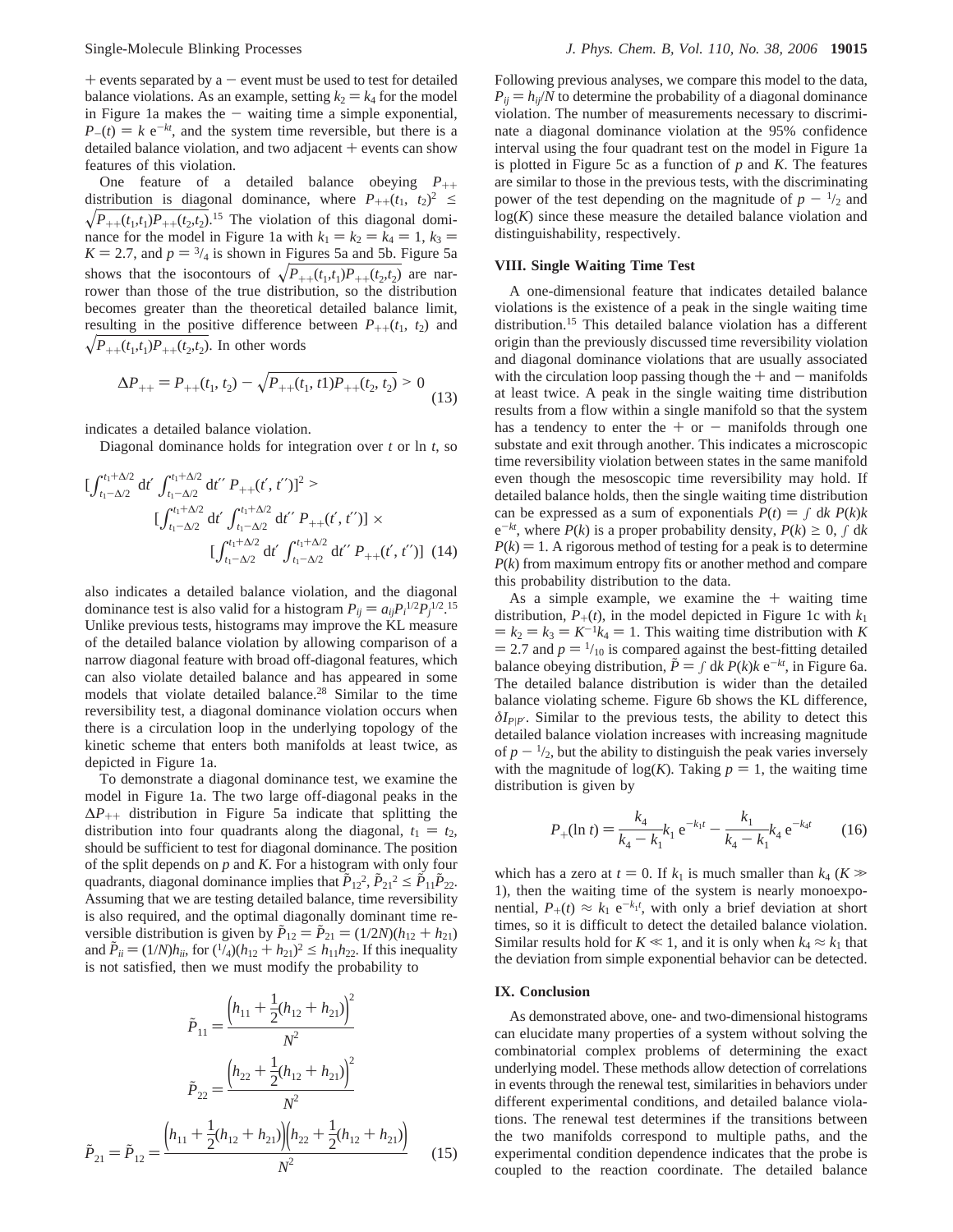

**Figure 6.** Ability to determine if the waiting-time distribution is not consistent with a detailed balance scheme. (a) The single  $+$  waiting time distribution,  $P_+(\ln t)$  in the model depicted in Figure 1c for  $k_1 =$  $k_2 = k_3 = 1$ ,  $k_4 = K = 2.7$ , and  $p = 1/10$  (solid line) is compared to the best fit of a detailed balance obeying scheme,  $\tilde{P}(t) = \int dk P(k)k$  $e^{-kt}$ ,  $P(k) > 0$  (dashed). (b)  $\delta I_{P|\tilde{P}}$  for the distributions in part a. (c) The expected number of measurements needed to discern the detailed balance violation as a function of  $K$  and  $p$ . Unlike other tests, the ability to determine the existence of a peak in the waiting time distribution depends on  $K \approx 1$ .

violations can result in time reversibility violations or a lack of diagonal dominance that indicates a circulation loop that goes through both manifolds as least twice and peaks in the single waiting time distribution, which indicates a multiple-step circulation through a single manifold. Knowledge of these properties can give insight into the underlying topology of Markovian models without determining the specific model parameters.

The proposed tests not only allow determination of the existence of these properties but also create rigorous bounds on the ability to discriminate models with one- and two-

dimensional data. The number of measurements necessary to distinguish these models at the 95% confidence interval cannot be reduced by introducing another measure of these data. The only major assumption that may need to be corrected is the independence of events, which may not be true if the histogram is constructed from parsing a long single trajectory, but this will only modify the variance estimate.

The analysis can be extended to higher-dimensional binned data, but creating histograms will not be practical. Instead, one needs to fit the data to flexible functional forms that continue to obey the restrictions on the properties, such as time reversibility. These reduced information tests will never be as powerful as full sequence analysis, but even using flexible functional forms is orders of magnitude less computationally intensive than a full sequence analysis and does not require one to propose underlying topologies. These reduced information methods can also be expanded to classify different molecular trajectories, to test ergodicity, and to determine properties of the transition-state ensemble. The computational simplicity, along with the rigorous bounds in the ability to discriminate models, makes the information theoretical approach to reduced data representations an advantageous first step in performing single-molecule analysis.

**Acknowledgment.** This research is supported by the National Science Foundation Career Award (Che-0093210) and the Camille Dreyfus Teacher-Scholar Award.

## **Appendix**

To simplify the presentation our focus has been on  $P(t_1, \ldots,$ *tn*), but the results are independent of binning methods and can be easily applied to  $P(\ln t_1, ..., \ln t_n)$ . In fact, logarithmic binning gives a nice interpretation of one- and two-dimensional histograms of events. If the kinetics of the system corresponds to simple first-order kinetics with a complete basis set of eigenvectors, such as for systems where detailed balance holds, then the *n* event probability distribution (histogram) is

$$
P_{\pm\ldots\pm}(t_1, ..., t_n) = \int \left[ \prod dk_i \, k_i \, e^{-k_i t_i} \right] P(k_1, ..., k_n) \tag{17}
$$

Logarithmic binning allows plotting of data with multiple time scales and allows us to write the waiting time distribution as

$$
P_{\pm\ldots\pm} (\ln t_1, \ldots, \ln t_n) =
$$
  

$$
\int \prod \mathrm{d} \ln \tau_i f(\ln t_i - \ln \tau_i) P(\ln \tau_1, \ldots, \ln \tau_n) (18)
$$

where  $f(x) = \exp(x - e^x)$  is a Gumbel distribution and  $\tau_i = k^{-1}$ . From this expression it becomes apparent that  $P_{i+1}$  (In  $k_i^{-1}$ . From this expression, it becomes apparent that  $P_{\pm\dots\pm}$  (ln  $\zeta$ ) with *t*<sub>1</sub>, ..., ln *t<sub>n</sub>*) is a convolution of  $P_{\pm\dots\pm}$  (ln  $\tau_1$ , ..., ln  $\tau_n$ ) with Gumbel distributions. Since the Gumbel distribution is a probability distribution, it is a simple smear factor. As a result, in the limit of large data, one can perform density functional theory (DFT) calculations of the log distribution and filter out the Gumbel smear factor to obtain the Fourier transform of the spectrum of kinetic rates. Inverse DFT will yield a spectrum of peaks that correspond to the logarithmic time scales of the system and can be interpreted similar to two-dimensional spectroscopy. The peaks in the two-dimensional spectrum correspond to coupling of different time scales of motions. These couplings can be positive or negative depending on the connectivity of the system.

#### **References and Notes**

- (1) Moerner, W. E.; Orrit M. *Science* **1993**, *283*, 1670.
- (2) Xie, X. S.; Trautman, J. K. *Annu. Re*V*. Phys. Chem.* **<sup>1998</sup>**, *<sup>49</sup>*, 441.